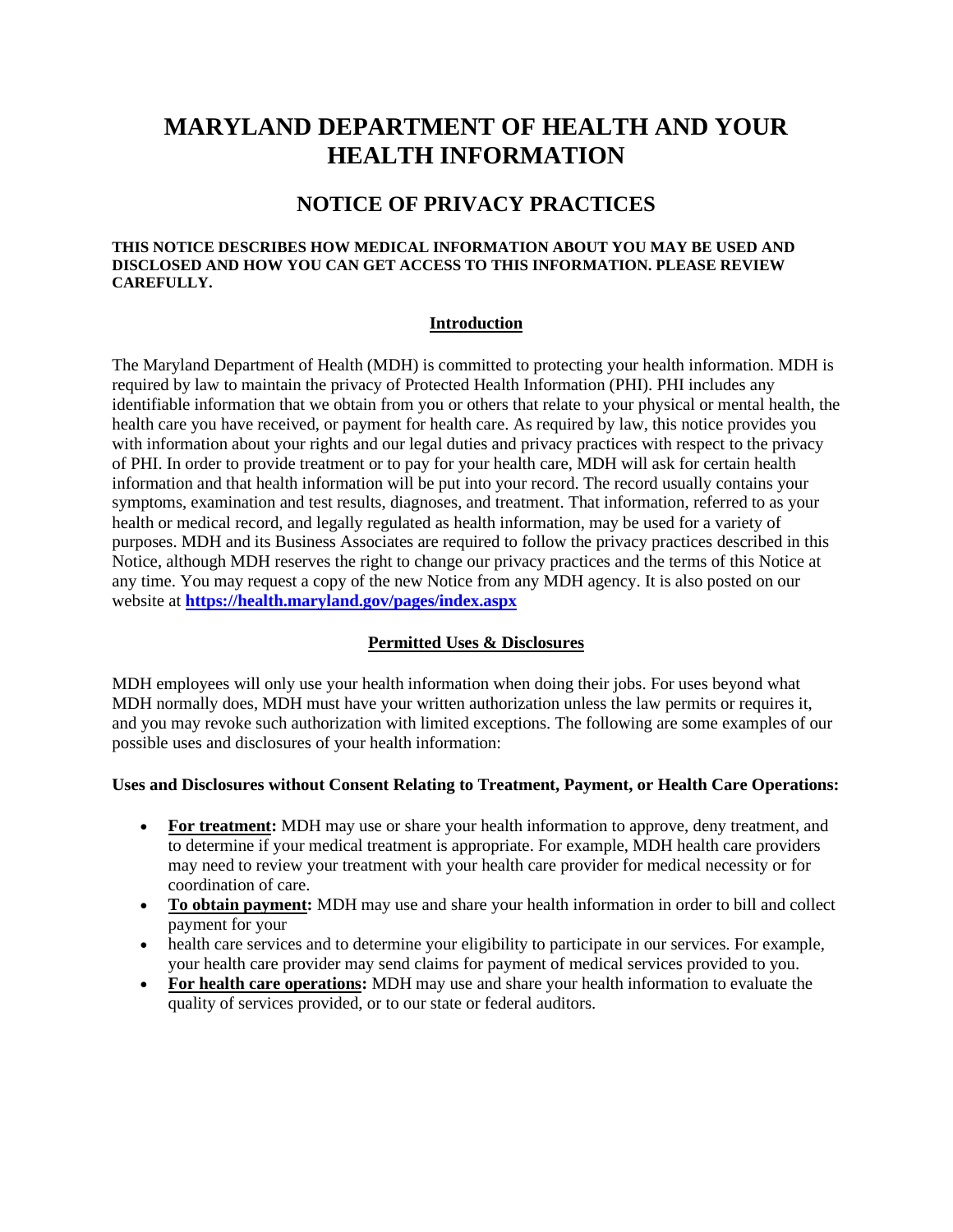## **Other Uses and Disclosures of Health Information Required or Permitted by Law:**

- **Information purposes:** Unless you provide us with alternative instructions, MDH may send appointment reminders and other materials about the program to your home.
- **Required by law:** MDH may disclose health information when a law requires us to do so.
- **Public health activities:** MDH may disclose health information when MDH is required to collect or report information about diseases, injuries, or to report vital statistics to other divisions in the department and other public health authorities.
- **Health oversight activities:** MDH may disclose your health information to other divisions in the department and other agencies for oversight activities required by law. Examples of these oversight activities are audits, inspections, investigations, and licensure.
- **Coroners, Medical Examiners, Funeral Directors and Organ Donations:** MDH may disclose health information relating to a death to coroners, medical examiners or funeral directors, and to authorized organizations relating to organ, eye, or tissue donations or transplants.
- **Research purposes:** In certain circumstances, and under the supervision of our Institutional Review Board or other designated privacy board, MDH may disclose health information to assist medical research.
- **Avert threat to the health or safety:** In order to avoid a serious and imminent threat to health or safety, MDH may disclose health information as necessary to law enforcement or other persons who can reasonably prevent or lessen the threat of harm.
- **Abuse and neglect:** MDH will disclose your health information to appropriate authorities if we reasonably believe that you may be a possible victim of abuse, neglect, domestic violence, or some other crime. MDH may disclose your health information to the extent necessary to avert a serious threat to your health or safety or the health or safety of others.
- **Specific government functions:** MDH may disclose health information of military personnel and veterans in certain situations, to correctional facilities in certain situations, to government benefit programs relating to eligibility and enrollment, and for national security reasons, such as protection of the President.
- **Family, friends, or others involved in your care:** MDH may share your health information with people as it is directly related to their involvement in your care or payment of your care. MDH may also share your health information with people to notify them about your location, general condition, or death.
- **Worker's compensation:** MDH may disclose health information to worker's compensation programs that provide benefits for work-related injuries or illnesses without regard to fault.
- **Patient directories:** MDH entities generally do not maintain directories for disclosures to callers or visitors who ask for you by name. However, if a MDH entity does maintain a directory, you will not be identified to an unknown caller or visitor without authorization, and the limited information we disclose may include your name, location in the entity, your general condition (e.g., fair, stable, etc.) and your religious affiliation.
- **Lawsuits, disputes and claims:** If you are involved in a lawsuit, a dispute, or a claim, MDH may disclose your health information in response to a court or administrative order, subpoena, discovery request, the investigation of a complaint filed on your behalf, or other lawful process.
- **Law enforcement:** MDH may disclose your health information to a law enforcement official for purposes that are required by law or in response to a subpoena.
- **Other parties for conducting permitted activities:** MDH may conduct the above-described activities ourselves, or we may use non-MDH entities (known as Business Associates) to perform those operations. In those instances where we disclose your PHI to a third party acting on our behalf, we will protect your PHI through an appropriate privacy agreement.
- **Fundraising Activities:** MDH may use information about you to contact you in an effort to raise money for MDH and its operations. The information we release about you will be limited to your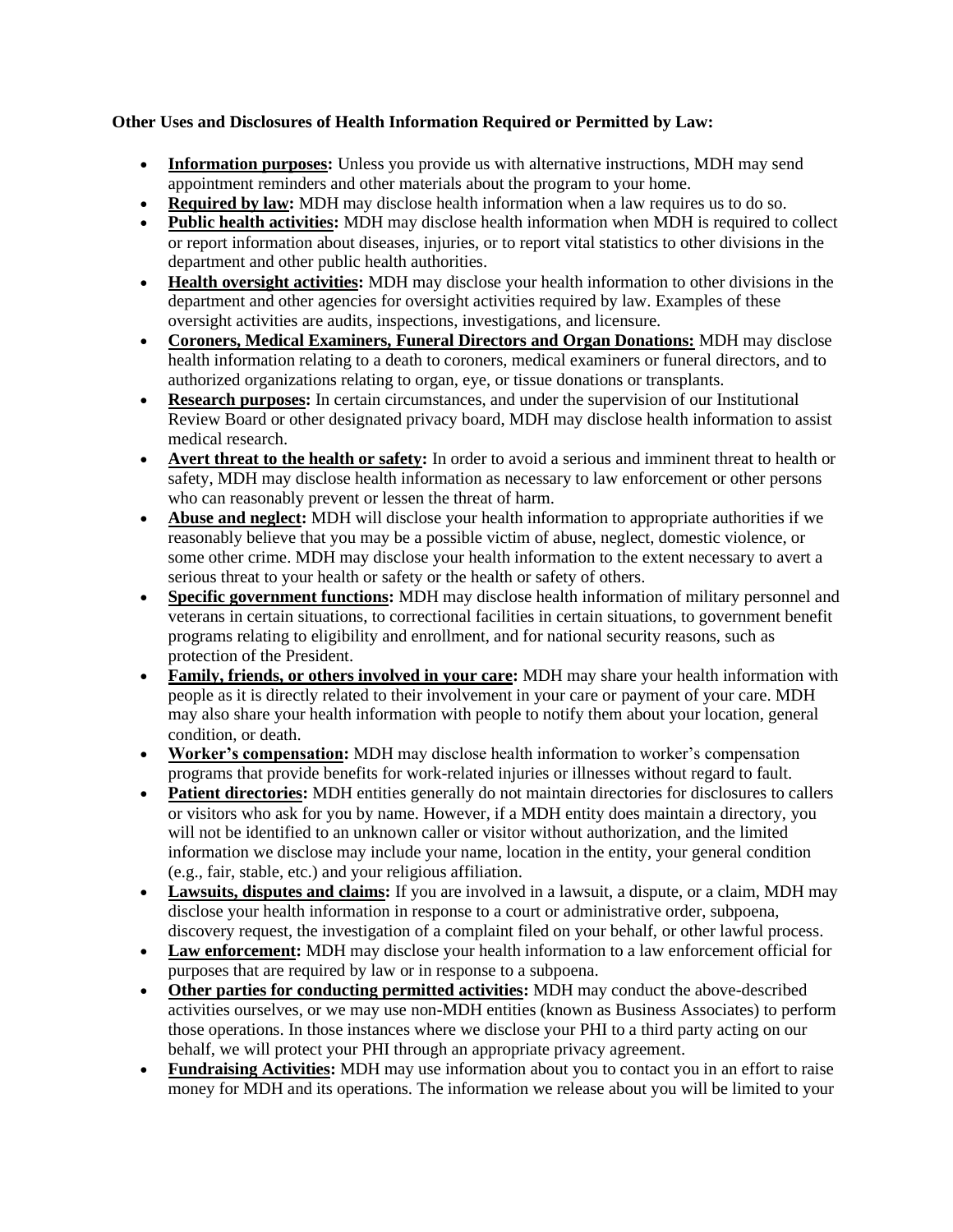contact information, such as your name, address and telephone number and the dates you received treatment or services at MDH.

## **Your Rights**

### **You Have a Right to:**

- **Request restrictions:** You have the right to request a restriction or limitation on the health information MDH uses or discloses about you. MDH will accommodate your request if possible, but is not legally required to agree to the requested restriction. Except as otherwise required by law, MDH must accommodate your request if the disclosure is to a health plan for purposes of carrying out payment or health care operations (and is not for purposes of carrying out treatment); and the PHI pertains solely to a health care item or service for which the health care provider involved has been paid out of pocket in full.
- **Request confidential communication:** You have the right to ask that MDH send you information at an alternative address or by alternative means. MDH must agree to your request as long as it is reasonably easy for us to do so.
- **Inspect and copy:** With certain exceptions (such as psychotherapy notes, information collected for certain legal proceedings, and health information restricted by law), you have a right to see your health information upon your written request. If you want copies of your health information, you may be charged a reasonable and cost-based fee for copying, postage, and preparing an explanation or summary of the PHI. You have a right to choose what portions of your information you want copied and to have prior information on the cost of copying. If MDH maintains your health information using electronic health records, we will provide access in electronic format and transmit copies of the health information to an entity or person designated by you, provided that any such choice is clear, conspicuous, and specific.
- **Request amendment:** You may request in writing that MDH correct or add to your health record. MDH will respond to your request within 60 days, with up to a 30-day extension, if needed. MDH may deny the request if MDH determines that the health information is: (1) correct and complete; (2) not created by us and/or not part of our records; (3) not permitted to be disclosed. If MDH approves the request for amendment, MDH will change the health information and inform you, and MDH will tell others that need to know about the change in the health information.
- **Require authorization:** You have the right to require your authorization for most uses and disclosures of psychotherapy notes, for receiving marketing communication and for the sale of your PHI.
- **Receive accounting of disclosures:** You have a right to request a list of the disclosures made of your health information after April 14, 2003, and in the six years prior to the date on which the accounting is requested. Exceptions are health information that has been used for treatment, payment, and health care operations. In addition, MDH does not have to list disclosures made to you, based on your written authorization, provided for national security, to law enforcement officers, or correctional facilities. There will be no charge for up to one such list each year. Additionally, MDH will provide an accounting for disclosures made through an electronic health record for treatment, payment, and health care operations, but information is limited to three years prior to date of request.
- **Opt-Out:** You have the right to receive fundraising communication and the right to request to opt-out of fundraising communication. You also have a right to opt-out of a MDH facility's patient directory, and you have the right to opt-out of Maryland's Health Information Exchange (HIE), which is the Chesapeake Regional Information System for our Patients (CRISP).